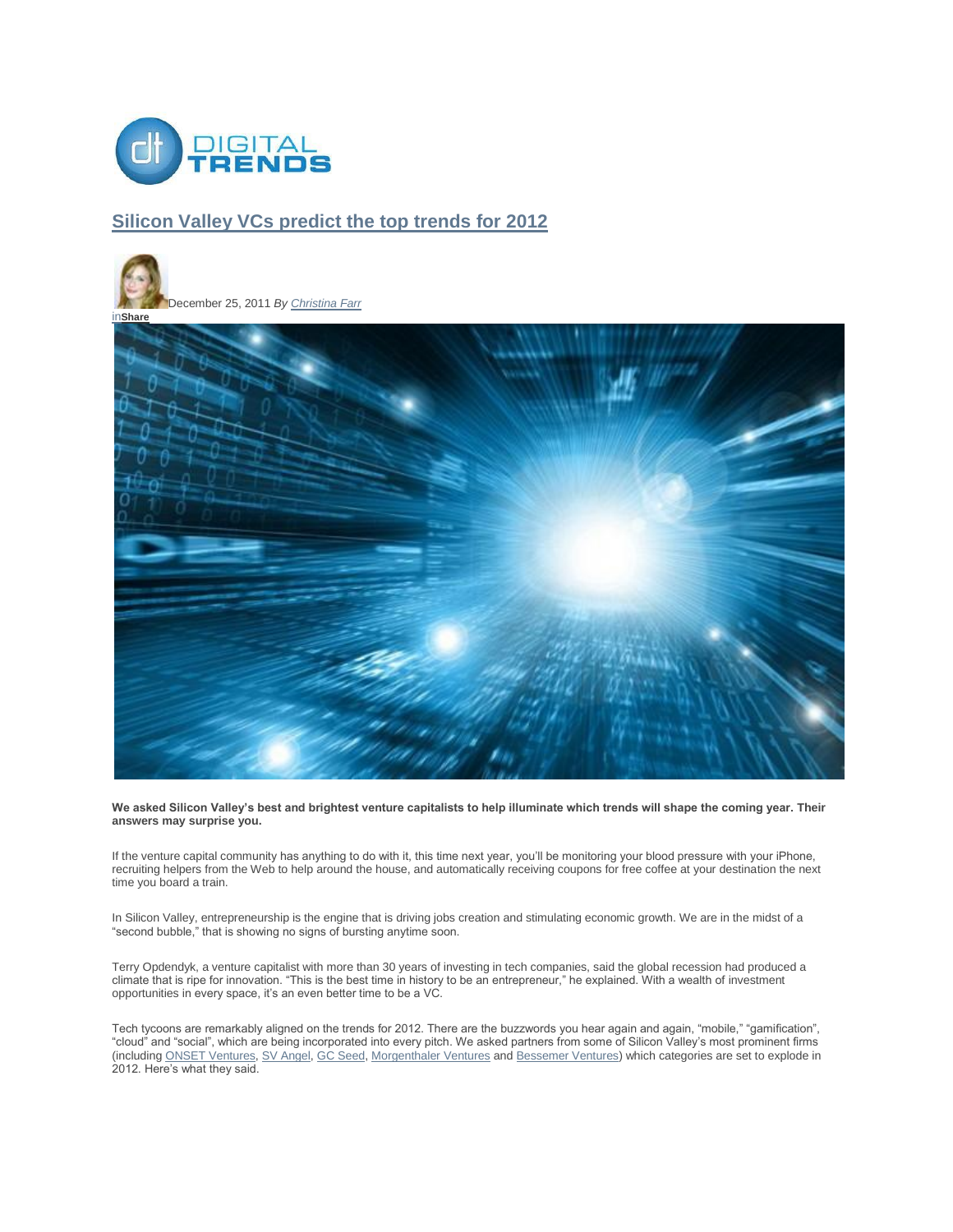### **Healthcare**

While our political leaders have been duking it over out-of-control healthcare costs out in Washington D.C., Silicon Valley has been busy investing in its own remedies to the problem. Founders are in the process of beta-testing technologies that will disrupt every aspect of the status quo, including patient management, medical devices and health insurance.

At this year"s Health 2.0 conference, a meeting of the minds gathered to discuss the future of healthcare. In an article for Huffington Post, Dave Chase noted a dramatic spike in attendance, but said he felt dismayed by the misguided radicalism of some of the ideas. Chase"s observations are nothing new; entrepreneurs are just beginning to understand how to take on momentous challenges in the healthcare space. However, Silicon Valley"s VC community is confident that a suite of technologies will emerge to address patients" most imminent needs. Opdendyk said he would continue to invest in medical devices that provide lower-cost and lower-risk alternatives to the most common procedures.

"I believe all the pieces are in place for the healthcare sector to undergo the kind of transformation that financial services went through 15 years ago," said Rebecca Lynn, a partner at Morgenthaler specializing in Health 2.0. "With cloud computing, smart phones, Web technologies that enable sharing on a massive scale, and creative government programs like "Open Data," the healthcare sector will be revamped over the next few years," she added.

Why? While there are plenty of startups in this space with more smoke than substance, there are bound to be some huge successes that will yield billions of dollars. Health IT will definitely be a space to watch in 2012.

Ones to Watch: Healthtap, Vertos Medical, Avado, Skimble, Patientslikeme, 23andme

## **EdTech**

In Silicon Valley, education technology is the "hot" space, thanks to major boosts in funding for initiatives in the previous year. In a twist, administrators and teachers have become outspoken advocates of technology"s role in augmenting the classroom experience. Typically tech averse, they have been won over by the sweeping promises of the gregarious founders in the space.

Why the shift in attitudes to embrace technology? "We took our social lives online, and now are beginning to entrust the Internet with our professional and academic lives," said Ethan Kurzweil, vice president of Bessemer Ventures.

For this reason, education presents the most exciting opportunity for many investors in 2012; those interviewed provided an exhaustive list of nonprofits and for-profit companies that aim to transform the way we learn.

Why? We are still in the early innings; the big players will focus their energies on reaching students in college and high school. In 2012, the vast majority of startups will not take on the crises in the public school system. Instead, they will improve education outside of the classroom by offering access to test prep, mentorship, tutors, easy-to-use multimedia tools and webinars.

Ones to Watch: Khan Academy,Grockit, Piazza, Course Hero, Codecademy, Skillshare, Tutorspree

## **Data science and "Big Data"**

In Silicon Valley, investors are keenly aware that every time you open your browser, you leave megabytes of data in your wake.In 2012, the explosion of real-time and social data will create an enormous opportunity for entrepreneurs.

"A very big chunk of it is unstructured," said NikolaosBonatsos, an early stage investor at GC Seed. "The ways we store it (databases), make sense of it (analytics) and see it (visualization) need to be revised."

Why? We create a vast quantity of data every minute that can be manipulated in useful ways. The winners in this somewhat crowded space will provide actionable insights into consumer behavior that can be leveraged by big brands.

Ones to Watch: Socrata, Palantir, Addepar, Hortonworks, CitusData, Relevvant

# **Consumerization of the enterprise**

Employees are accustomed to clean, user-friendly applications in their personal lives, and have begun to expect the same from enterprise tools. As a result, they will use consumer-focused applications for their business needs in 2012.